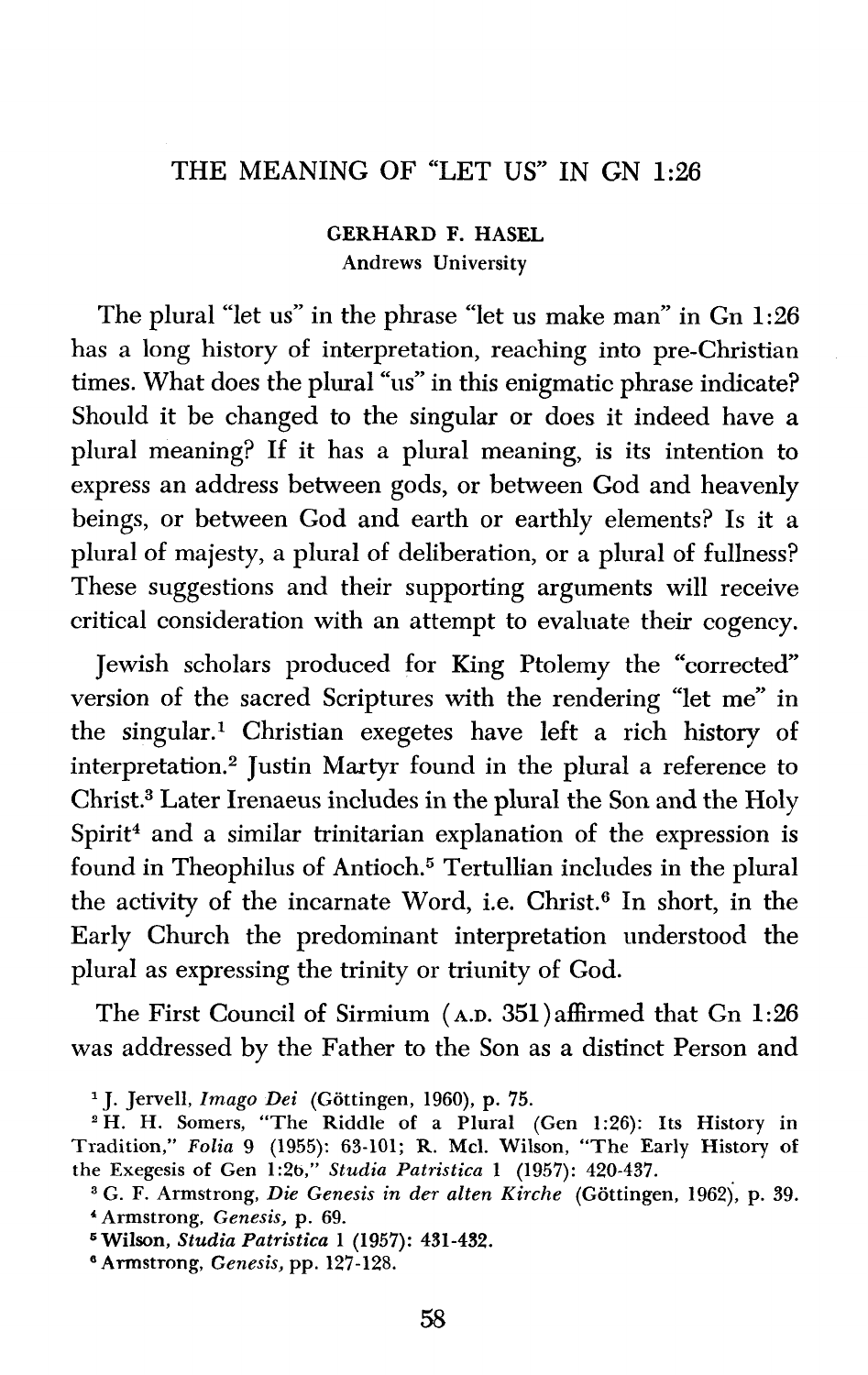threatened excommunication for all those who denied it.7 This trinitarian interpretation has become the traditional view but is widely questioned today even among Roman Catholic scholars.<sup>8</sup>

This introduction provides the background for a consideration of current views.

## 1. *The Mythological interpretation*

In comparison to ancient Near Eastern parallels the suggestion has been put forth that the expression "let us" expresses the idea of counseling in a divine assembly, namely one god addresses another in preparation for the creation of man. This view has an early interpreter in J. Ph. Gabler who in 1795 suggested that here are "remnants of a Semitic polytheism."<sup>9</sup> This mythological interpretation has been supported by H. Gunkel<sup>10</sup> and is adopted by many other scholars.<sup>11</sup>

A number of ancient Near Eastern cosmogonies contain the idea of the creation of man as the outcome of conversations between gods. In the **Enuma** *elish* Marduk addresses the god Ea to reveal the plan of the creation of man "for the relief of the gods." A Sumerian text describes how Nammu, the primordial sea-goddess, urges her son Enki to "fashion servants of the **gods."12 Enki** then gives instruction for man's creation. In the most important single witness to the Babylonian speculation on man's origin, the Atrahasis Epic, man is also created after conversations be-

**Somers,** *Folia* **9 (1955): 63-67.** 

**W. Junker,** *Genesis* **(Wiirzburg, 1949), p. 13: "The OT reader can recog-nize here no 'vestigium Trinitatis.'** " **P. Heinisch,** *Das Buch Genesis* **(Bonn, 1990),** *p.* **100: "Whoever understands this verse of the trinity forgets that Gen** 1 **is part of the OT."** 

*Neuer Versuch* **(Altdorf, 1795),** *p.* **36. See also his footnote in J.** *G.* **Eichhorn's** *Urgeschichte* **1 (Altdorf,** *1790):* **217, n. 25, which he edited for publication.** 

**H. Gunkel,** *Genesis* **(Gottingen, 1901), p. 101.** 

**llA. AIt** *Kleine Schriften* **1 (Munich, 1953): 351 ff.;** J. **Hempel, Gott,** *Mensch*  **und** *Tier (BZAW,* **81; Berlin, 196I), p. 220; G. W. Ahlstrom,** *Aspects of Syncretism in Israelite Religion* **(Leiden, I963), p. 50; S. G. F. Brandon, Creation** *Legends of the Ancient Near East* **(London, I963), p. 151; and others. "S. N. Krarner,** *Sumerian Mythology,* **2d** *ed.* **(New York, 196I), p. 70.**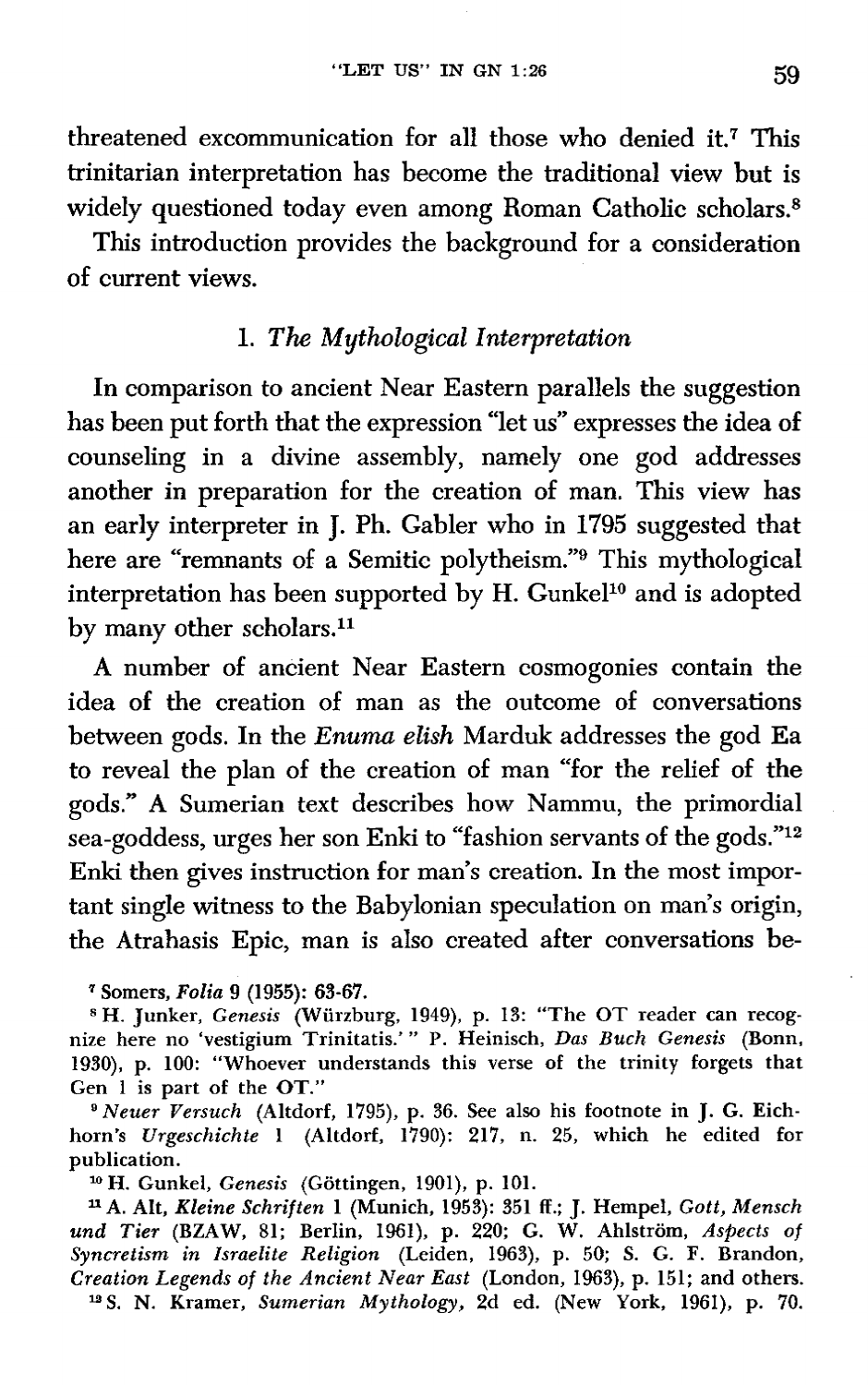tween a variety of gods and goddesses.<sup>13</sup> There is an Akkadian text which contains the phrase "let us create mankind." We may quote it as being the closest parallel of all known texts from the anicient Near East:

> The banks of the Tigris and the Euphrates Have been established, What (else) shall we do? What (else) shall we create? Let us slay (two) Lamga gods. With their blood let us create mankind. The service of the gods be their portion, For all times.<sup>14</sup>

Gn *1:26* is said to reflect this kind of mythological picture. Further support is sought in the OT notion of a heavenly court.15 Although the OT knows a heavenly court which is usually understood to be made up of angelic or other created beings, this is not identical to the notions presented in the ancient Near Eastern myths with their conversations between gods. It is extremely unlikely that the use of the plural in the expression "let us" in Gn 1:26 is in any way dependent on such mythological descriptions.16 **C.** Westermann has recently pointed out the impossibility that the writer of Gn *1* could have considered the plural in terms of a conversation in a heavenly court because "he did not know the notion of a heavenly court," and also because "he emphasizes strongly the uniqueness of Yahweh beside which there is no other heavenly being."<sup>17</sup> We can only agree with G. von Rad who has summarized succinctly:

Nothing is here by chance; everything must be considered carefully, deliberately and precisely. It is false, to reckon here [Gen 1] even occasionally with archaic and half-mythological

**<sup>13</sup>**W. G. Lambert, *Atra-basis: The Babylonian Story of the Flood* (Oxford, 1969), pp. 57-61; W. L. Moran, "The Creation of Man in Atrahasis I 192-248," *BASOR* **200** (1970): 48-56.

"A. Heidel, *The Babylonian Genesis,* 2d ed. (Chicago, 1963), p. 69.

1 Ki 22:19-20; Job 1:6-12; 2:l-6; **38:7.** 

D. J. A. Clines, "The Image of God in Man," *Tyndale Bulletin* 19 (1968): 64.

**l7** C. Westermann, *Genesis* (Neukirchen-Vluyn, 1968), p. 200.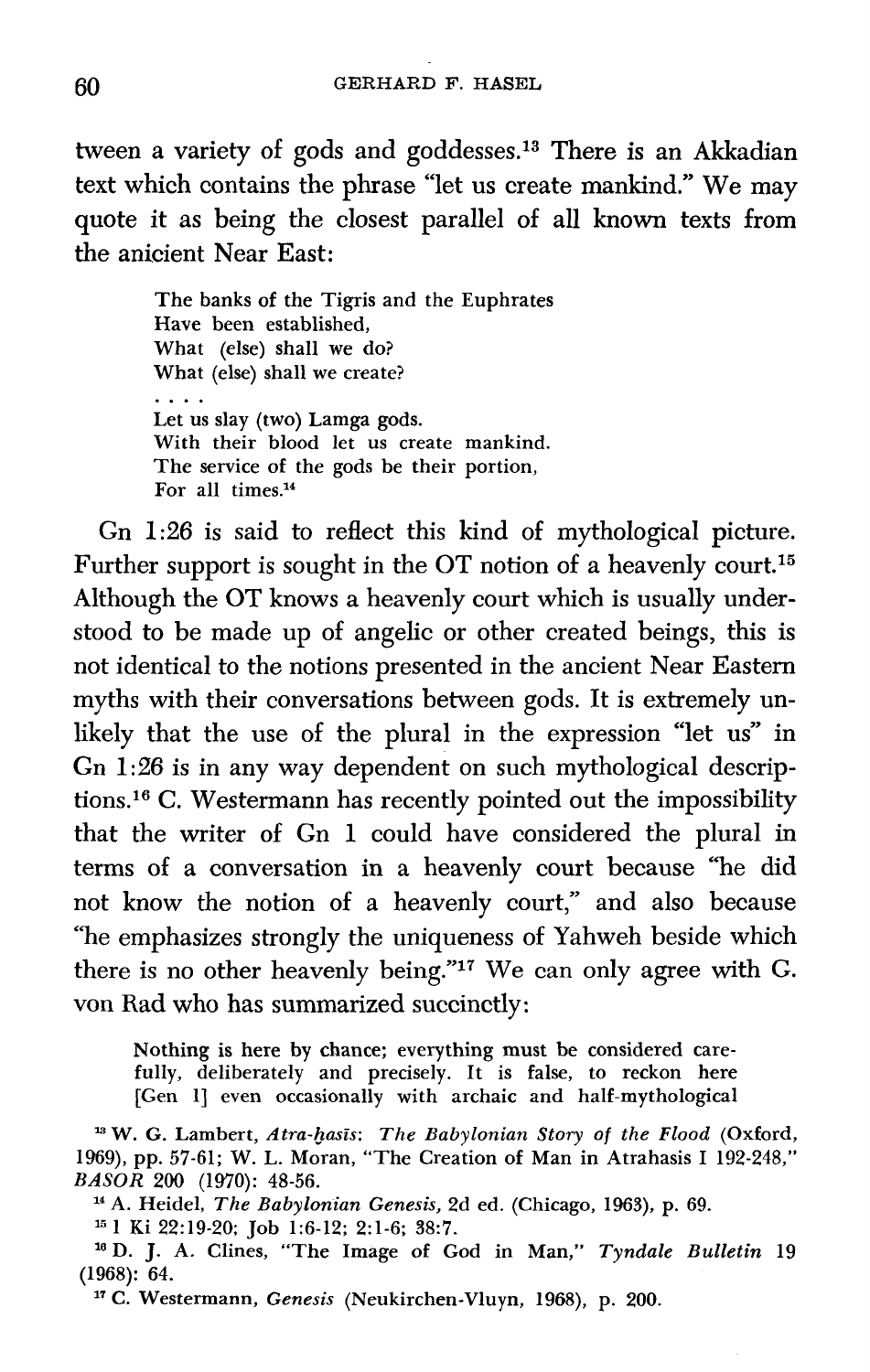rudiments. . . . What is said here is intended to hold true entirely and exactly as it stands.<sup>18</sup>

If we couple this idea so well expressed and correct on general grounds with the established fact that Gn 1 contains a strong anti-mythological polemic<sup>19</sup> then it is difficult to understand how a trace of polytheism could have been maintained in the phrase "let us." On the one hand the writer composes "carefully, deliberately and precisely" and on the other hand he fights off any mythological notions in the creation story. These considerations indicate that the mythological interpretation is totally inadequate.<sup>20</sup>

#### 2. Address to *Earthly Elements*

A view held by some Jewish scholars in the past<sup>21</sup> but hardly supported in modern times<sup>22</sup> is the idea that God talked to the earth or to earthly elements. The phrase "in our image" would then refer to man's likeness of both God and earth or earthly elements, which view would pose most serious difficulties.

In Gn 2:7 man is certainly formed from the dust of the ground and becomes a living being through God's breathing the breath of life into him. But why would God wish to invite the earth as , a partner in the work of the creation of man? In the creation story the earth is made and exists in a completely undifferentiated, unpersonalized condition. The view that there is a partnership

**Is** *G.* von Rad, Genesis (Philadelphia, **1961),** p. 45.

**le** Gerhard F. Hasel, "The Polemic Nature of the Genesis Cosmology," *EQ*  **46 (1974): 81-102.** 

**20Th.** *C.* Vriezen, *An Outline of OT Theology,* 2d ed. (Newton, Mass., **1970),** p. 327: "It is necessary however, to devote a few words to the possibility of a polytheistic survival in Gen 1:26. The whole atmosphere of Gen I, where God is recognized as existing before all other things and where all present existence is traced back to His Word only, is so anti-polytheistic that the very idea of polytheism is out of the question."

Joseph Kirnchi and Maimonides Genesis Rabbah **8.3** (Soncino ed. **156):**  "R. Joshus b. Levi said: He took counsel with the works of heaven and earth ... R. Samuel b. Nahman: With the works of each day."

W. Caspari, "Imago Divina," *Festschrift Reinhold Seeberg I, ed. W.* Koepp **Leipzig,** 1929), p. **207.**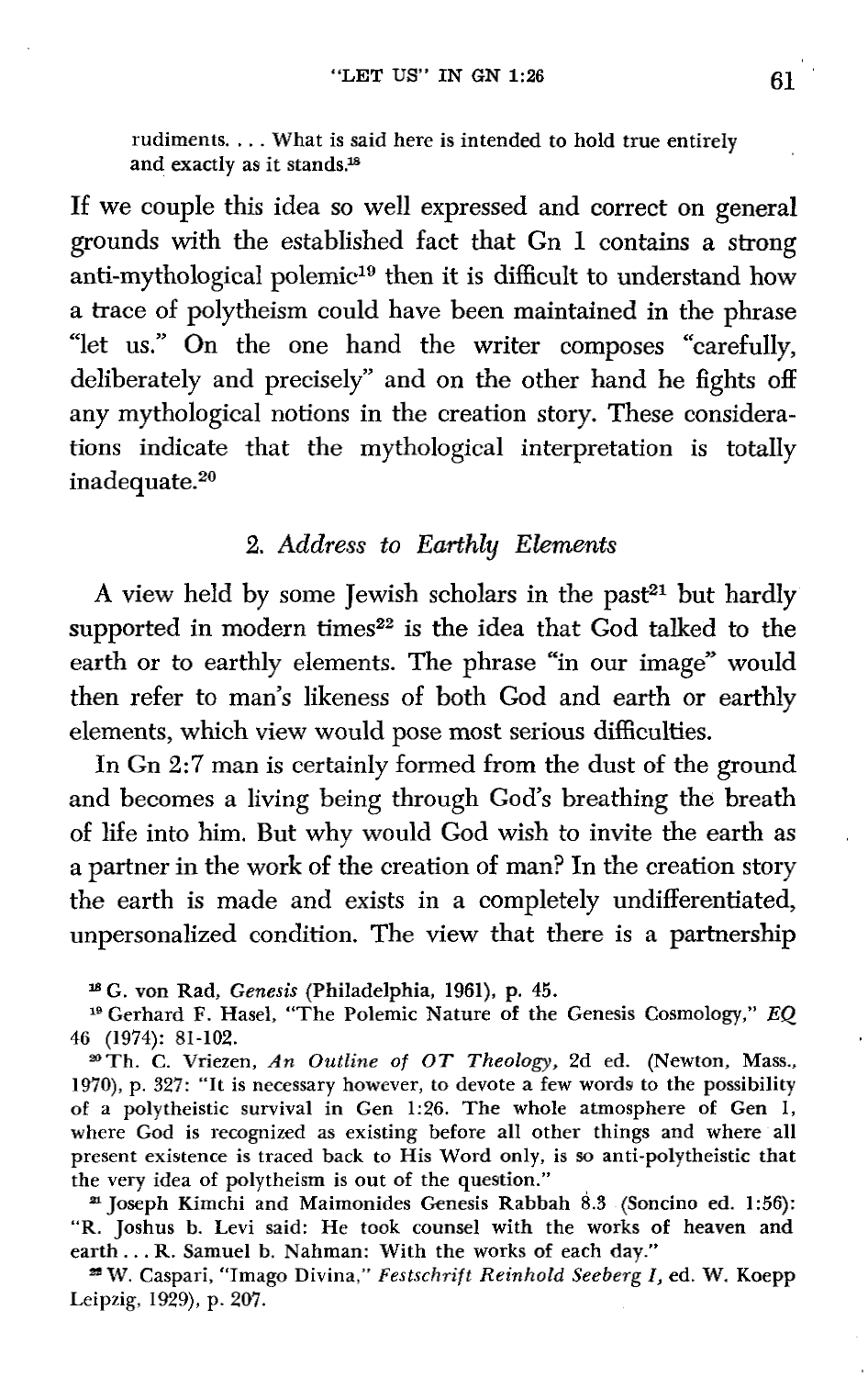between God and earth in the creation of man finds no support in the OT or in ancient Near Eastern texts. The idea is actually contradicted in Gn **1:27** where God alone is the Creator of the world. It would be also strange that the earth is spoken of in the third person in vs. **24.** These difficulties have rightly led interpreters to reject the theory that the "us" refers to God's address to the earth or earthly elements.

# *3. Address to Heavenly Court*

A prominent interpretation among modern scholars is that the plural refers to God's addressing a heavenly court.<sup>23</sup> In support of this position the traditional texts known in the OT concerning a heavenly court are used.24 This position is considered by many to be an extension of the mythological interpretation but it is said to avoid a crude polytheism.

If this suggestion should be correct, the implication would clearly be that man must be made in the image not only of God but also of other heavenly beings. This conclusion has been drawn by G. von Rad who explains: "The meaning of vs. 26f. is that man is created by God in the form of and similar to the Elohim." This "means that God's image does not refer directly to Yahweh but to the 'angels.' "25 But this suggestion on the part of von Rad is contradicted in vs. 27: "and God created man in his own image, in the image of God he created him."

Another objection of considerable weight rests in the fact that the words "let us make" would not simply be communicative<sup>26</sup> but include the heavenly court in the act of the creation of man. The consistent picture of the OT, however, is that the act of creation is that of Yahweh alone. For example, the rhetorical question in Is 40:14-"With whom took he counsel?"-shows that

**G. von Rad,** *Genesis,* **p. 57.** 

**<sup>24</sup>I Ki 22:19; Job 1:6-12; 2:l-6; 38:7.** 

*<sup>=</sup>G.* **von Rad,** *Genesis,* **p. 57.** 

**<sup>%</sup>F. Delitzsch,** *A New Commentary on Genesis* **(IEdinburgh, 1888), 1: 98; H. E. Ryle,** *The Book of Genesis* **(Cambridge, 1914), p. 19.**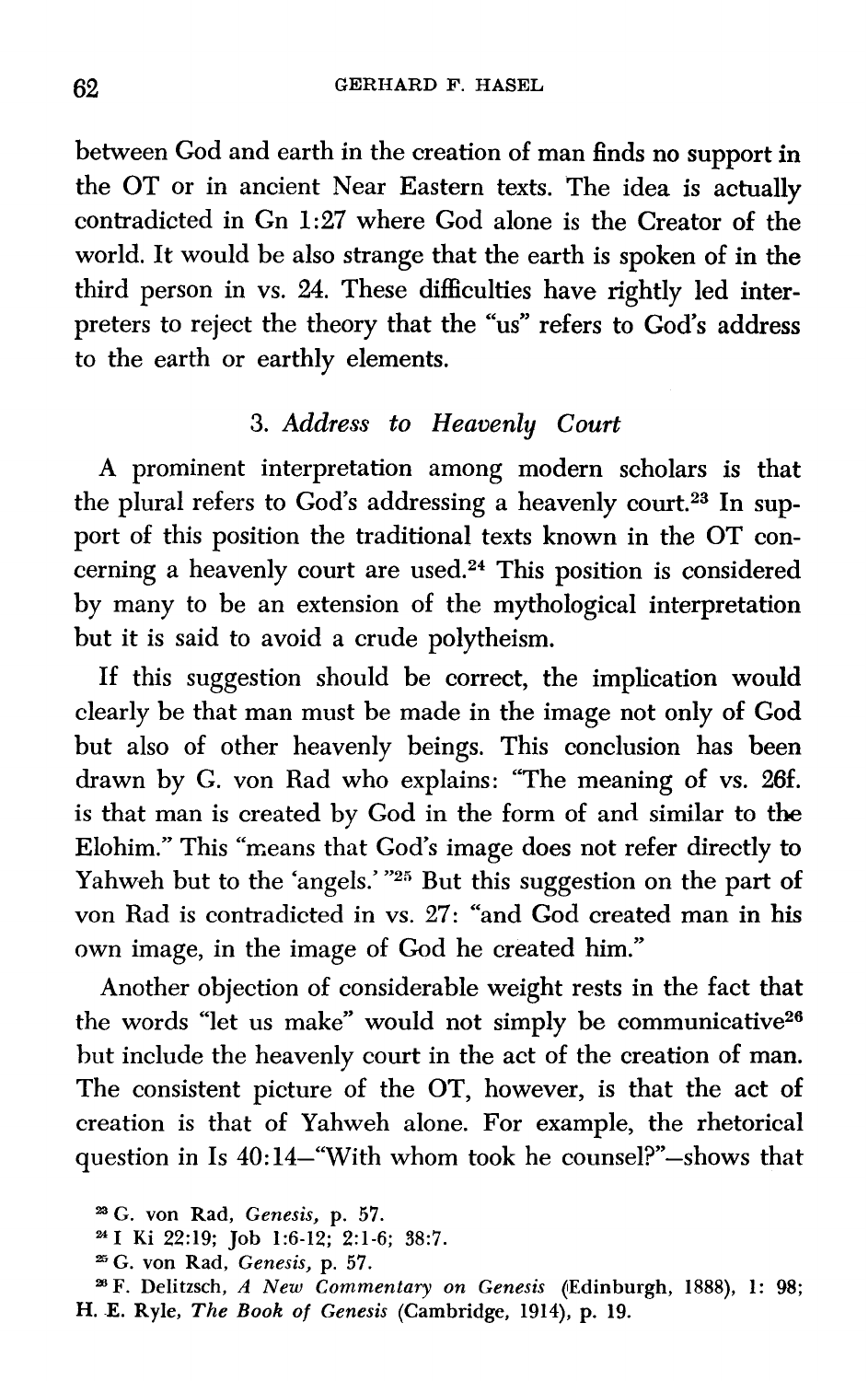Yahweh did not include in his speaking and counseling any other heavenly creature. Furthermore, we must remember that those that were addressed in Gn 1:26 are not merely consulted by the speaker but are indeed summoned to an act of creation in harmony with the one who speaks.<sup>27</sup> It is no surprise that many scholars have seen these to be cogent reasons on the basis of which the interpretation of the plural in terms of an address to the heavenly court is judged inadequate.

### **4.** *Plural* of *Majesty*

Many interpreters in the past regarded the plural as a plural of majesty *(pluralis majestatis).* This means that God speaks of himself and with himself in the plural number. This suggestion, held by only a few today, needs some consideration.

Plurals of majesty exist with nouns in the Hebrew language<sup>28</sup> but there are no certain examples of plurals of majesty with either verbs or pronouns. The only possible exception where there may be a plural of majesty with a pronoun is said to come from post-exilic times. A statement by a Persian king quoted in Ezr **4:1829** reads, "The document which you sent to us has been translated and read before me" ( NAS ). It had been suggested, however, that more probably the "us" means "my government" or "my court," and the pronoun "me" equals "me personally,'' so that "in fact 'us' is here not really a plural of majesty."30 If this suggestion is correct, then the OT nowhere contains a verb or pronoun used in connection with a plural of majesty. Even if there were an exception, it is correct that the verb used in Gn 1 **:26** 

**Clines,** *Tyndale Bulletin* **19** *(1968): 65.* 

**K. Barth,** *Church Dogmatics* **3/1 (Edinburgh, 1958): 191 -192.** 

**aB** *P.* **Joiion,** *Grammaire de I'Hebreu biblique (Rome,* **1947), #136 d-e; C. Brockelmann,** *Grundriss* **der** *vergkichenden Grammatik der semitischen*  **Sprachen (Berlin, lgl3), 2: 60-61, #29d; idem,** *Hebraische Syntax (Neu***kirchen, 1956), #19c.** 

**Zg W. H. Schmidt, Die** *Schopf ungsgeschichte* **der** *Priesterschrift* **(2d ed.; Neukirchen-Vluyn, 1967), p. 129; Westermann,** *Genesis,* **p. 200.**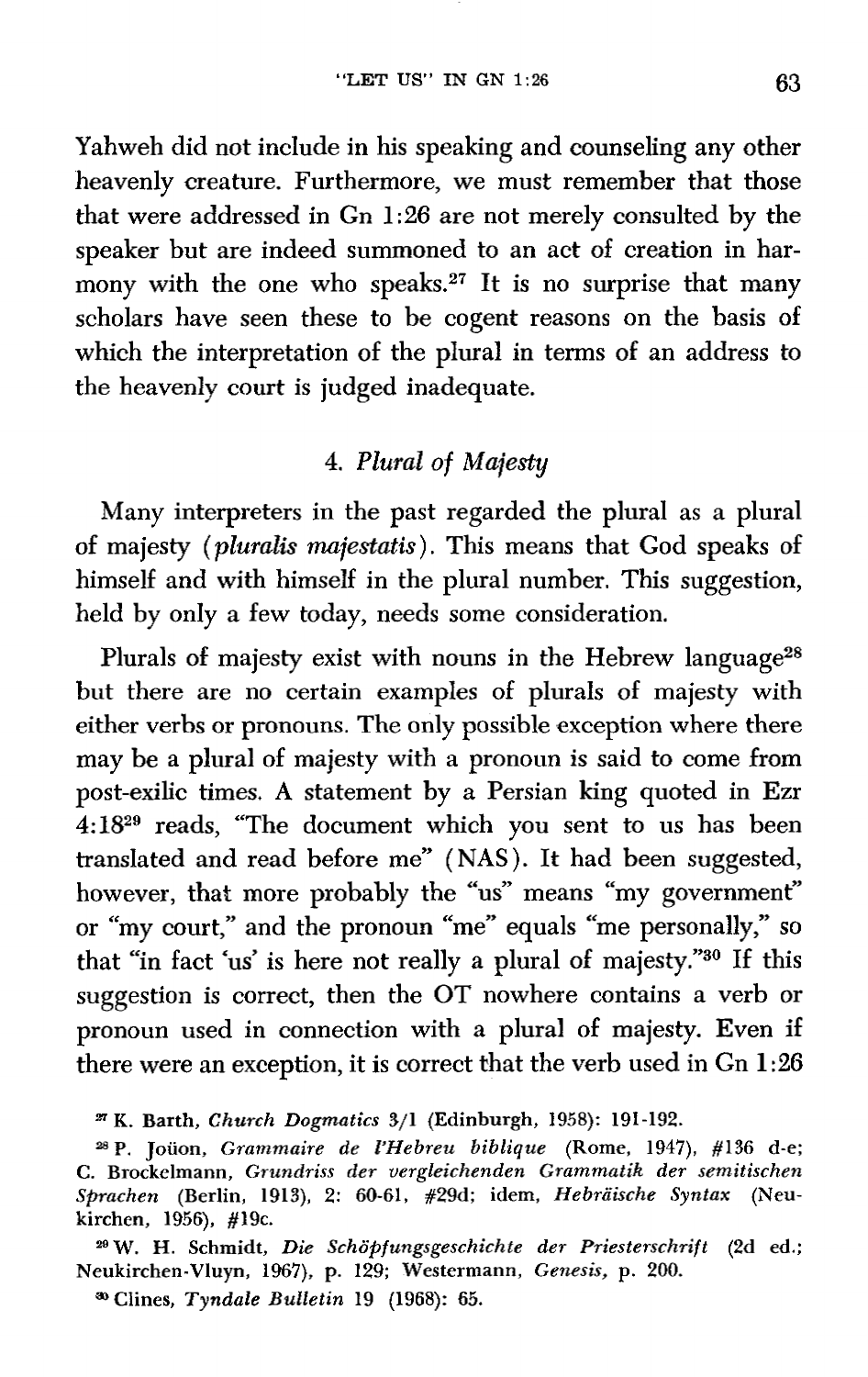*(%ah)* is *never* used with a plural of majesty.31 There is no linguistic or grammatical basis upon which the "us" can be considered to be a plural of majesty. It is for this reason that this interpretation is today generally abandoned.

#### *5. Plural of Deliberation*

One of the most widely accepted interpretations of the plural in Gn 1:26 is that God addresses himself and that the plural is a plural of deliberation. The arguments put forth in its favor rest upon a colloquial use in modern languages. In English one can say, "Let's see."<sup>32</sup> L. Koehler has noted a similar usage in Swiss German.33 The question is being raised whether such a use can be found in the OT. Supporters of this hypothesis point to **2** Sam 24:14, where David speaks of himself in the plural "let us fall *[nippelah]* into the hand of the Lord . . . but into the hand of men let me not fall *['eppokih]."* In Ps 1:11 the following supposedly close parallel is found: "Let us make [na<sup>ca</sup>seh, as in Gn 1:26] ornaments of gold studded with silver."34 However, it is by no means certain that this is really the plural expressing selfdeliberation because the speaker can include here the craftsman who would be asked to produce such ornaments of gold. In any case, these examples hardly qualify as explanations that there is a plural of deliberation used in Gn 1:26, because in none of these examples do we find God as the speaker. Passages with God as the speaker are Is 6:8; Gn **3:22;** 11:7. But these passages can hardly be used in support of a plural of deliberation in Gn 1:26, because they have the same problems as the passage under discussion and either fall into the same category without any supportive evidence or are to be explained as Gn 1:28 in other ways. "The **rarity** of parallels gives us little confidence in

**SL Joiioa, Grammaire, #1 l4e.** 

**Clines,** *Tyndale Bulletin* **19 (1968): 68.** 

**=L. Koehler, "Die Gruncktelle der Imago-Dei-Lehre, Gen 1, 26" TZ 4 (1968): 21-22.** 

**a Schmidt,** *Scho~ungsgeschichte,* **p.** *180.*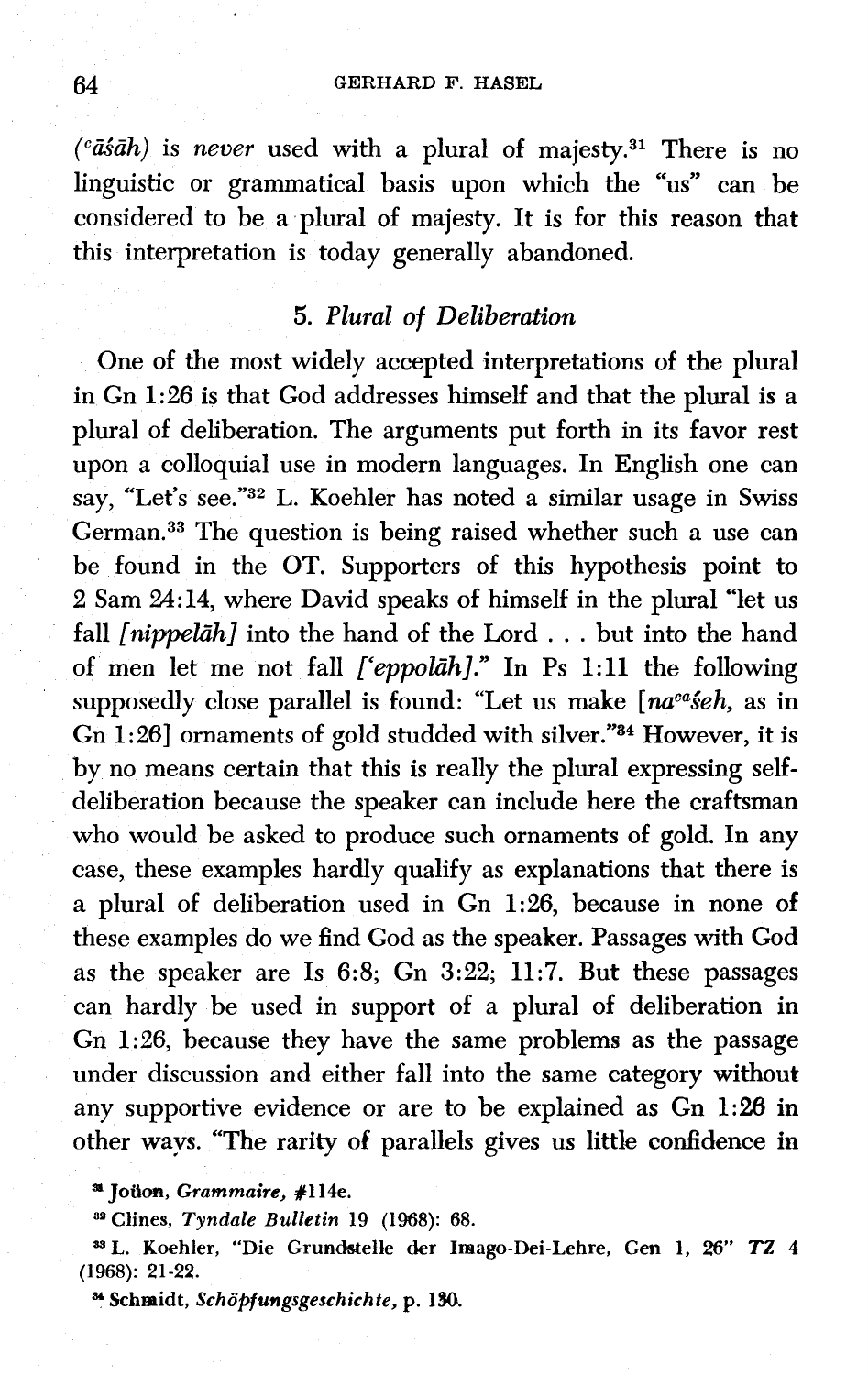the correctness of this view, . . . "35 It is difficult to disagree with **this** conclusion.

#### **6.** *Plural* of *Fullness*

The inadequacies of the suggestions already discussed lead us **to** suggest that the plural in **the** phrase "let us" (Gn **1** :26) is a plural of fullness.36 This plural supposes that there is within the divine Being the distinction of personalities, *a* plurality within the deity, a "unanimity of intention and plan."<sup>37</sup> In other words, a distinction in the divine Being with regard to a plurality of persons is here represented as a germinal idea.38 Thus the phrase "let us" expresses through its plural of fullness an intra-divine deliberation among "persons" within the divine Being.39 The understanding of the plural as a plural of fullness gives all indications of being an adequate interpretation which avoids the unsatisfactory aspects of the other solutions.

There is no explicit indication in the narrative of man's creation as to the identity of the partners within the plurality of persons in the divine Being. It has been suggested that God is addressing his Spirit who has appeared in Gn  $1:2$  in a prominent role.<sup>40</sup> The translation "mighty wind" for "Spirit of God" is full of difficulties.<sup>41</sup> Other OT passages in which the Spirit is the agent of creation may be cited. **42** On the other hand, one may point

Clines, Tyndale *Bulletin* 19 *(1968):* 68.

**=The** expression "plural of fuIIness" is used explicitly by D. Kidner, *Genesis* (Chicago, **1967),** p. 52.

**<sup>87</sup>**Barth, Church *Dogmatics* 3/I : 192.

**38j.** P. Lange, *Genesis* (London, **1890),** *p.* 173.

\*The idea of another "person" within the divine Being is **affirmed** among these by J. J. Stamm, "Die Imago-Lehre von Karl Barth und die alttestamentliche Wissenschaft," An twort. *Festschrift fur K. Barth,* ed. *E.* **WoIf** et al. (ZoIlikon-Zurich, **1956),** p. 94; Clines, *Tyndale* Bulletin 19 (1968): 69. M. J. Lagrange, "Hexameron," RB **5** (1896): **387, writes, "If** he uses the plural, this supposes that there is in him a fullness of being so that he can deliberate with himself."

*&So* Lange, *Genesis,* p. **175,** whose view is more fully developed by Clines, *Tyndde Bulletin* 19 *(1968): 69.* 

**a** See W. H. McCleHan, "The Meaning of RUAH *'ELOHIM* in **Gen** 1 **:2." Bib** 15 (1934): 517-527; **D. W.** Thomas, "A Consideration of Some Unusual